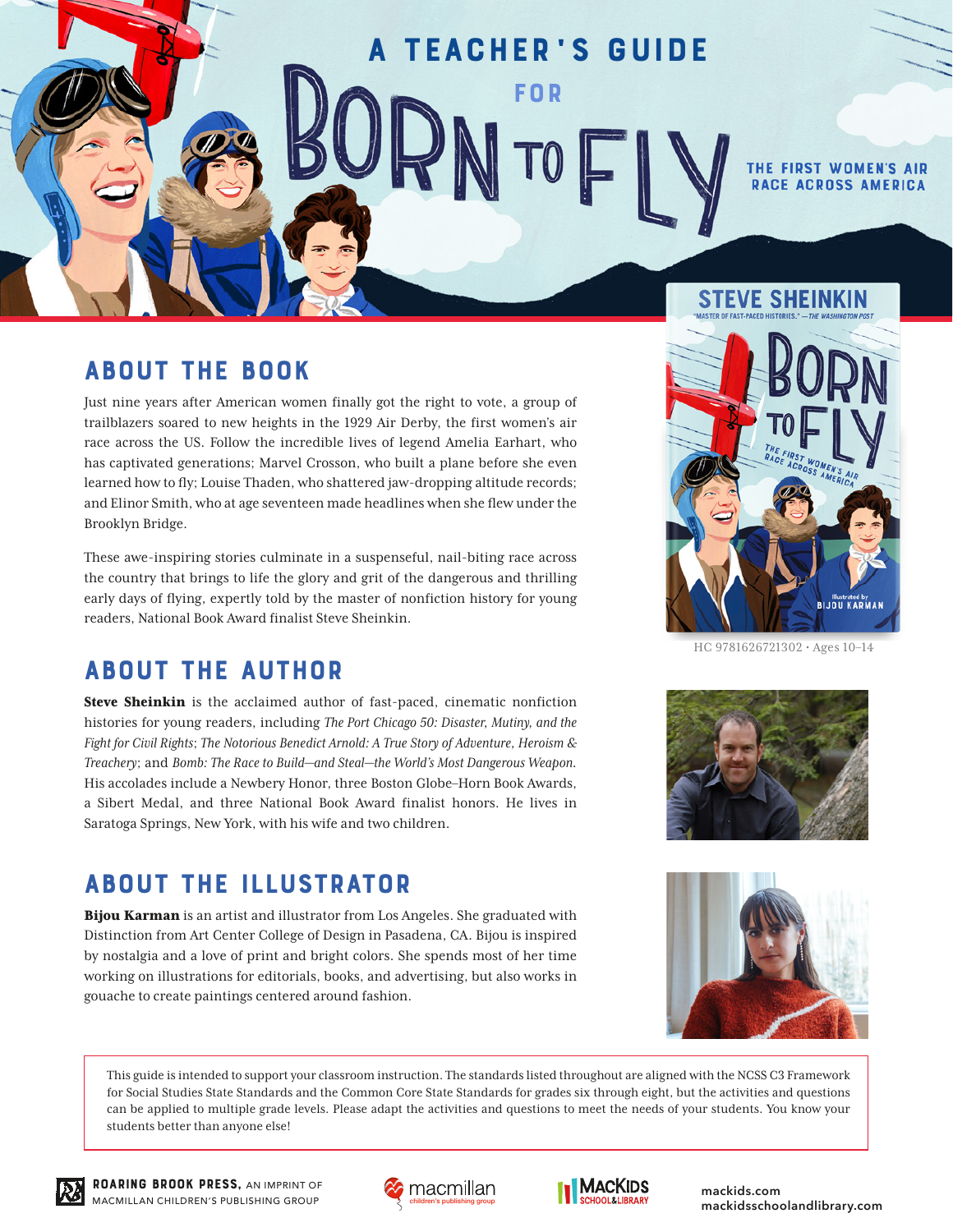# BEFORE READING

1. Sheinkin's book tells the story of the twenty female pilots who competed in the 1929 Women's Air Derby. Prior to reading, create a chart to collect text evidence as you read about each pilot, their successes, and their challenges before, during, and after the competition.

CCSS.RL.6.3 Describe how a particular story's or drama's plot unfolds in a series of episodes, as well as how the characters respond or change as the plot moves toward a resolution.

CCSS.RL.7.1 Cite several pieces of textual evidence to support analysis of what the text says explicitly as well as inferences drawn from the text.

**2.** The decade of the 1920s is a major part of the setting of this book. Prior to reading, research the Roaring Twenties and create an infographic to show major events of the decade and the culture of the time period. (Piktochart and Canva are free online tools to create infographics.)

CCSS.W.6.7 Conduct short research projects to answer a question, drawing on several sources and refocusing the inquiry when appropriate.

D2.His.1.6-8. Analyze connections among events and developments in broader historical contexts.

### DURING READING

1. Each of the female pilots introduced in the chapter titled "Racing to the Sky" came to flying in a different way. Select two female pilots and create a Venn Diagram to compare and contrast their stories.

CCSS.RI.6.1 Cite textual evidence to support analysis of what the text says explicitly as well as inferences drawn from the text.

2. Why do pilots and historians refer to the years between World War I and World War II the "Golden Age" of aviation?

CCSS.RL.6.4 Determine the meaning of words and phrases as they are used in a text, including figurative and connotative meanings; analyze the impact of a specific word choice on meaning and tone.

**3.** Rewrite one of the close call experiences described in "Dreams and Nightmares" as if you were in the pilot's seat when it happened. Be sure to include descriptive details and relay events as they unfolded.

CCSS.W.6.3 Write narratives to develop real or imagined experiences or events using effective technique, relevant descriptive details, and well-structured event sequences.

4. Could the female fliers also be described as Flappers? Why or why not?

CCSS.RH.6-8.4 Determine the meaning of words and phrases as they are used in a text, including vocabulary specific to domains related to history/ social studies.

**5.** In the chapter titled "Racing for Records," Sheinkin describes how the female pilots competed against one another to break flying records. What records were broken and what risks did the pilots face as they attempted to break these records?

CCSS.RH.6-8.2 Determine the central ideas or information of a primary or secondary source; provide an accurate summary of the source distinct from prior knowledge or opinions.

**6.** Why did female pilots fight for an air race to compete in? Why was having the same opportunities as male pilots important to them?

CCSS.RH.6-8.2 Determine the central ideas or information of a primary or secondary source; provide an accurate summary of the source distinct from prior knowledge or opinions.

D2.HIS.3.6-8. Use questions generated about individuals and groups to analyze why they, and the developments they shaped, are seen as historically significant.





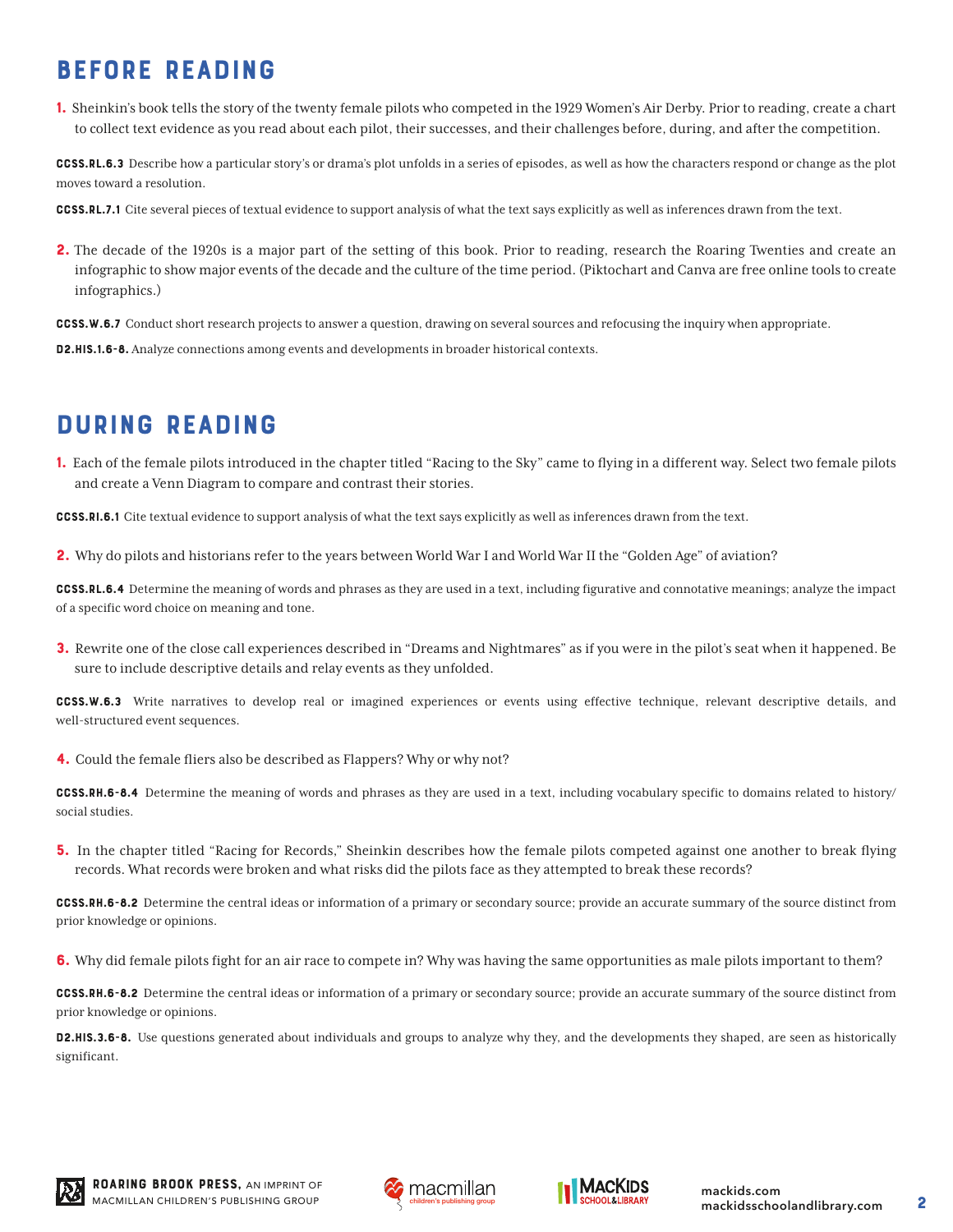7. What were the other names used when covering the race in the media? How did the racers react to the nicknames for the race and themselves?

CCSS.RL.6.1 Cite textual evidence to support analysis of what the text says explicitly, as well as inferences drawn from the text.

8. What tools did the racers use to aid their navigation? How did this impact their ease in finding their landing locations?

CCSS.RI.6.4 Determine the meaning of words and phrases as they are used in a text, including figurative, connotative, and technical meanings.

9. "The pilots would soon look back on the chaos at San Bernardino and wonder. Is that where their troubles began?" (116). How does this sentence fit into the overall structure of the text? What does Sheinkin lead the reader to question based on this sentence?

CCSS.RI.6.5 Analyze how a particular sentence, paragraph, chapter, or section fits into the overall structure of a text and contributes to the development of the ideas.

**10.** What questionable events happened during the stop in San Bernardino? Do you think the issues the pilots found with their planes were unintentional or sabotage?

D2.His.1.6-8. Analyze connections among events and developments in broader historical contexts.

CCSS.RH.6-8.2 Determine the central ideas or information of a primary or secondary source; provide an accurate summary of the source distinct from prior knowledge or opinions.

11. After the death of Marvel during the race, critics argued the race was too dangerous for female pilots and should be ended immediately. Why did the female racers balk at the criticisms and continue on with the race?

CCSS.RH.6-8.2 Determine the central ideas or information of a primary or secondary source; provide an accurate summary of the source distinct from prior knowledge or opinions.

12. As the pilots raced across Texas, they faced many harrowing incidents. Describe these incidents in a storyboard format, including both images and texts.

CCSS.W.6.2.A Introduce a topic; organize ideas, concepts, and information, using strategies such as definition, classification, comparison/contrast, and cause/effect; include formatting (e.g., headings), graphics (e.g., charts, tables), and multimedia when useful to aiding comprehension.

13. Respond to Halliburton's claim that, "women are lacking certain qualities that men possess, as men are lacking in certain qualities that women possess. Handling essential to safe flying is one of the qualifications women have not mastered successfully." How did the female pilots who raced in 1929 refute his claim?

CCSS.W.6.1 Write arguments to support claims with clear reasons and relevant evidence.

# AFTER READING ACTIVITIES

1. In each city the racers attended a banquet they where served chicken for dinner, much to their dismay. Select five of the cities they stayed overnight and create a menu that represents the city's local fare. Each city should include a beverage, an appetizer, a main course, and dessert, as well as reasons for each selection.

CCSS.W.6.7 Conduct short research projects to answer a question, drawing on several sources and refocusing the inquiry when appropriate.

2. Create a map that shows each stop of the race, as well as the events that occurred beyond the confines of the race route. Design a key to help the readers of your map identify the locations you've added in addition to the race route.

D2.GEO.1.6-8. Construct maps to represent and explain the spatial patterns of cultural and environmental characteristics.